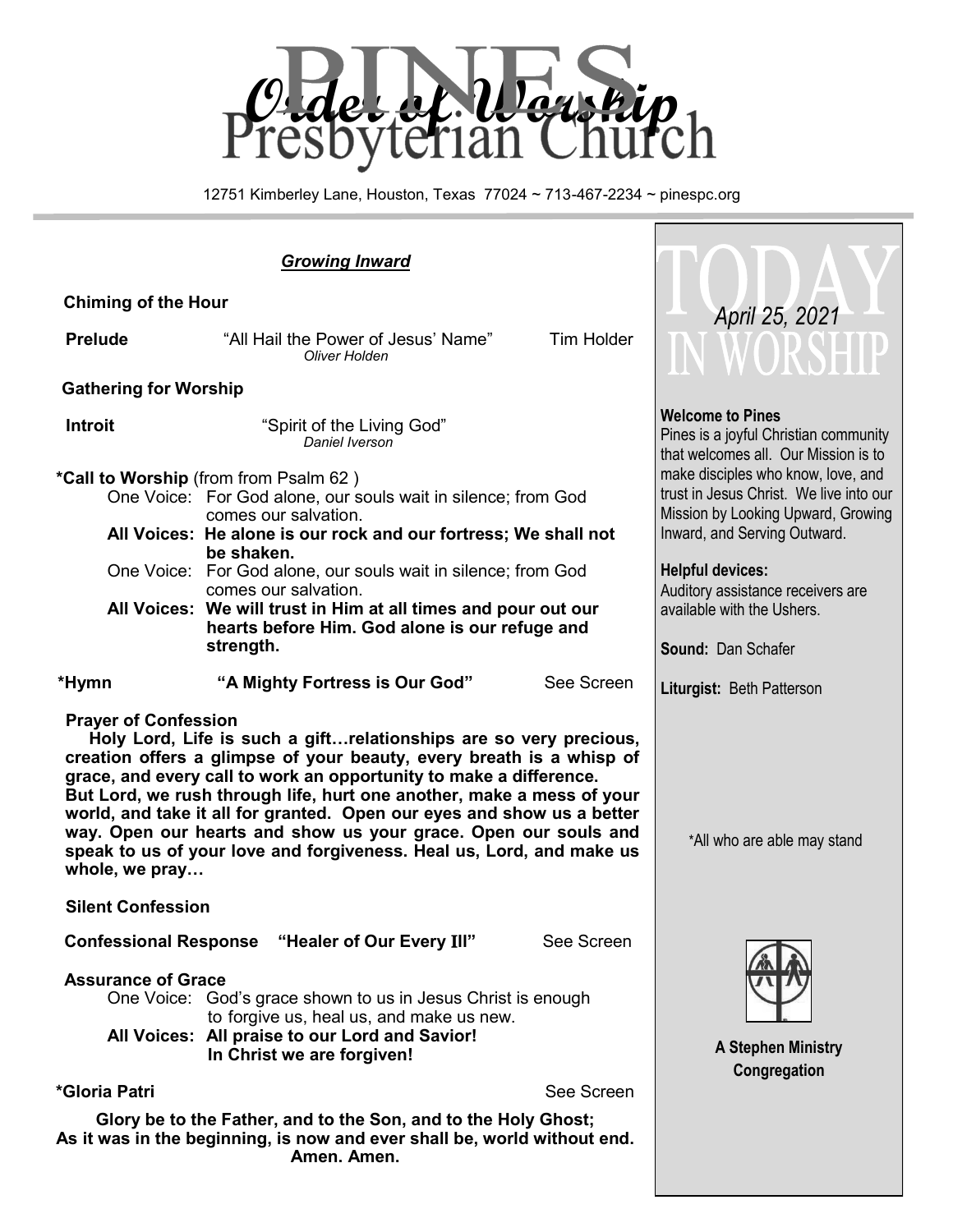#### *Looking Upward*

## **Children's Message**

 **This, this is where children belong, welcomed as part of the worshiping throng. Water, God's Word, bread and cup, prayer and song: This is where children belong. This is where children belong.** 

| <b>Presentation of Bibles</b>                      | 3rd Graders receiving bibles are Hannah Billioni,             | Grace Holland and Benjamin Schafer |  |  |  |
|----------------------------------------------------|---------------------------------------------------------------|------------------------------------|--|--|--|
| <b>First Reading</b>                               |                                                               | Romans $5:1-5$                     |  |  |  |
| Anthem                                             | "All Your Anxiety"<br>Edward Henry Joy                        |                                    |  |  |  |
| <b>Second Reading</b>                              |                                                               | 2 Corinthians 12:7b-10             |  |  |  |
| Sermon                                             | "Being Broken"                                                | Rev. Barbara Retzloff              |  |  |  |
| *Hymn                                              | "There is a Place of Quiet Rest"                              | See Screen                         |  |  |  |
| <b>Serving Outward</b>                             |                                                               |                                    |  |  |  |
| <b>Testimony</b><br>Melissa Sandstrom              |                                                               |                                    |  |  |  |
| Prayers of the People and the Lord's Prayer        |                                                               |                                    |  |  |  |
| <b>Hymn</b>                                        | "Amazing Grace"                                               | See Screen                         |  |  |  |
| *Charge and Benediction                            |                                                               |                                    |  |  |  |
| <b>Benediction Response "All I Once Held Dear"</b> |                                                               | See Screen                         |  |  |  |
| *Sending Out The Light of Christ                   |                                                               |                                    |  |  |  |
| *Postlude                                          | "You Servants of God, Your Master Proclaim"<br>Charles Wesley |                                    |  |  |  |

Words printed by permission CCLI 998238 Portions of our liturgy are from The Abingdon Worship Annual 2020. Copyright © 2019 by Abingdon Press. Used by permission.

#### **The Lord's Prayer**

Our Father, who art in heaven, hallowed be thy name. Thy kingdom come, thy will be done, on earth as it is in heaven. Give us this day our daily bread; and forgive us our debts, as we forgive our debtors; and lead us not into temptation, but deliver us from evil. For thine is the kingdom and the power and the glory, forever. Amen.

 $\overline{\phantom{a}}$  ,  $\overline{\phantom{a}}$  ,  $\overline{\phantom{a}}$  ,  $\overline{\phantom{a}}$  ,  $\overline{\phantom{a}}$  ,  $\overline{\phantom{a}}$  ,  $\overline{\phantom{a}}$  ,  $\overline{\phantom{a}}$  ,  $\overline{\phantom{a}}$  ,  $\overline{\phantom{a}}$  ,  $\overline{\phantom{a}}$  ,  $\overline{\phantom{a}}$  ,  $\overline{\phantom{a}}$  ,  $\overline{\phantom{a}}$  ,  $\overline{\phantom{a}}$  ,  $\overline{\phantom{a}}$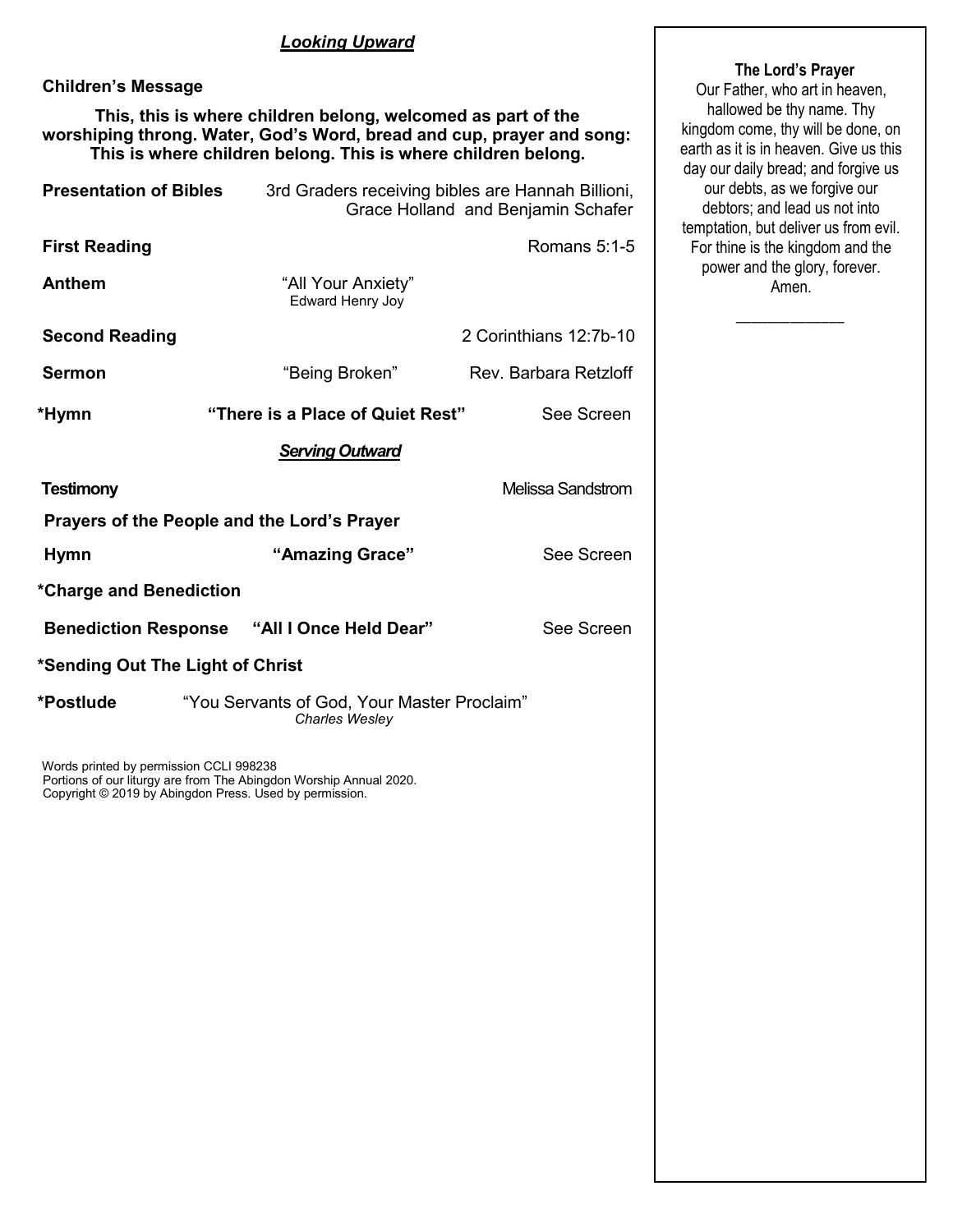# *Calendar for the Week of April 25, 2021*

| Today     | p.m.         | 5:00<br>8:00  | In-Car-Nation WorshipBack Parking Lot                          |
|-----------|--------------|---------------|----------------------------------------------------------------|
| Monday    | a.m.<br>p.m. | 10:00<br>6:30 | Session MeetingFellowship Hall and Zoom                        |
| Tuesday   | a.m.         | 7:00          | Men's Bible Study(Meet by Zoom)                                |
| Wednesday | p.m.         | 1:30<br>8:00  | Weekly Prayer TeamPrayer Room                                  |
| Thursday  | p.m.         | 1:00          | Lectionary Bible Study (Meet by Zoom)                          |
| Friday    | a.m./p.m     |               |                                                                |
| Saturday  | p.m.         | 2:00          | Youth Sports Play DayWest Bough Parking Lot                    |
| Sunday    | a.m          | 9:00          |                                                                |
|           |              | 9:15          | Adult Sunday School  Fellowship Hall                           |
|           |              | 9:15          |                                                                |
|           |              | 9:15          | Youth Sunday SchoolHigh School Room                            |
|           |              | 10:45         | Worship ServiceSanctuary/Live Streaming on Web<br>and Facebook |
|           | p.m.         | 5:00          | In-Car-Nation Worship Back Parking Lot                         |
|           | p.m.         | 8:00          |                                                                |

 **SERMON NOTES** 

 $\Omega$ 

**Instagram.com/pineshouston**

**Get the latest announcements and reminders right before events happen. Find us here: https://twitter.com/HoustonPines.** 

 **Find us on Facebook www.facebook.comPinesPresbyterian Church-1425251917704955/**

 **The newsletter is available in the Narthex for those unable to access it online.**